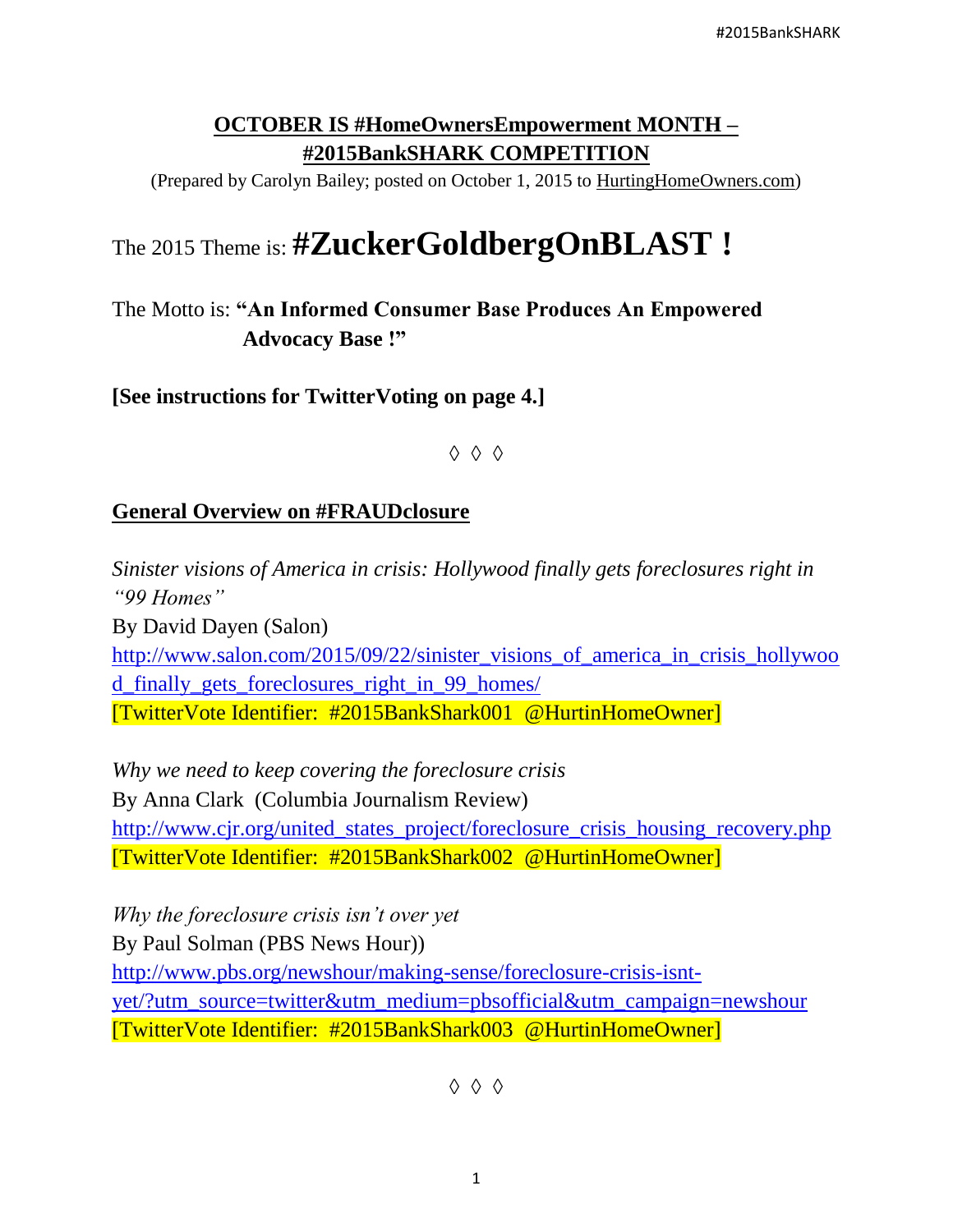#### **Background**

The blood from #FinancialMurder is in full display on the palm prints of #ZuckerGoldberg's current and former attorneys/sworn Court Officers, too many staff members, collaborators, etc. For dozens of years, now bankrupt, #ZuckerGoldberg attorneys served/serve as the #NewJerseyUNIQUE's sanitizers and "Hit Men" for predatory lenders #WellsFargo, #USBank, et al. But all bad things must come to an end, and this, this is the end, for #ZuckerGoldberg !

On June 23, 2015 #ZuckerGoldberg filed its New Jersey WARN Notice.

*NJ Foreclosure Firm Still Operating but Winding Down* By David Gialanella (New Jersey Law Journal) [http://www.njlawjournal.com/id=1202738625423/NJ-Foreclosure-Firm-Still-](http://www.njlawjournal.com/id=1202738625423/NJ-Foreclosure-Firm-Still-Operating-but-Winding-Down#ixzz3nIQmUGrv)[Operating-but-Winding-Down#ixzz3nIQmUGrv](http://www.njlawjournal.com/id=1202738625423/NJ-Foreclosure-Firm-Still-Operating-but-Winding-Down#ixzz3nIQmUGrv)

[http://webcache.googleusercontent.com/search?q=cache:qurzcV01zPMJ:www.njlawjournal.com/](http://webcache.googleusercontent.com/search?q=cache:qurzcV01zPMJ:www.njlawjournal.com/id%3D1202731244098/Foreclosure-Firm-Pins-Pending-Demise-on-NonPaying-Clients-+&cd=1&hl=en&ct=clnk&gl=us) [id%3D1202731244098/Foreclosure-Firm-Pins-Pending-Demise-on-NonPaying-Clients-](http://webcache.googleusercontent.com/search?q=cache:qurzcV01zPMJ:www.njlawjournal.com/id%3D1202731244098/Foreclosure-Firm-Pins-Pending-Demise-on-NonPaying-Clients-+&cd=1&hl=en&ct=clnk&gl=us) [+&cd=1&hl=en&ct=clnk&gl=us](http://webcache.googleusercontent.com/search?q=cache:qurzcV01zPMJ:www.njlawjournal.com/id%3D1202731244098/Foreclosure-Firm-Pins-Pending-Demise-on-NonPaying-Clients-+&cd=1&hl=en&ct=clnk&gl=us) [TwitterVote Identifier: #2015BankShark004 @HurtinHomeOwner]

*"Zucker Goldberg has about 30,000 active files that would have to be transferred in the event of a closure."* **(per Daniel Stolz, Esq.)**

http://www.nj.com/business/index.ssf/2015/06/nearly\_300\_employees\_of\_nj\_law\_firm\_facing\_1 [ayoffs.html](http://www.nj.com/business/index.ssf/2015/06/nearly_300_employees_of_nj_law_firm_facing_layoffs.html)

[TwitterVote Identifier: #2015BankShark005 @HurtinHomeOwner]

[http://www.njbiz.com/article/20150624/NJBIZ01/150629923/law-firms-closure-could-result-in](http://www.njbiz.com/article/20150624/NJBIZ01/150629923/law-firms-closure-could-result-in-nearly-300-job-losses)[nearly-300-job-losses](http://www.njbiz.com/article/20150624/NJBIZ01/150629923/law-firms-closure-could-result-in-nearly-300-job-losses)

[TwitterVote Identifier: #2015BankShark006 @HurtinHomeOwner]

[http://www.globallegalpost.com/global-view/new-jersey-foreclosure-law-firm-to-shut-with-loss](http://www.globallegalpost.com/global-view/new-jersey-foreclosure-law-firm-to-shut-with-loss-of-300-jobs-86764118/)[of-300-jobs-86764118/](http://www.globallegalpost.com/global-view/new-jersey-foreclosure-law-firm-to-shut-with-loss-of-300-jobs-86764118/)

[TwitterVote Identifier: #2015BankShark007 @HurtinHomeOwner]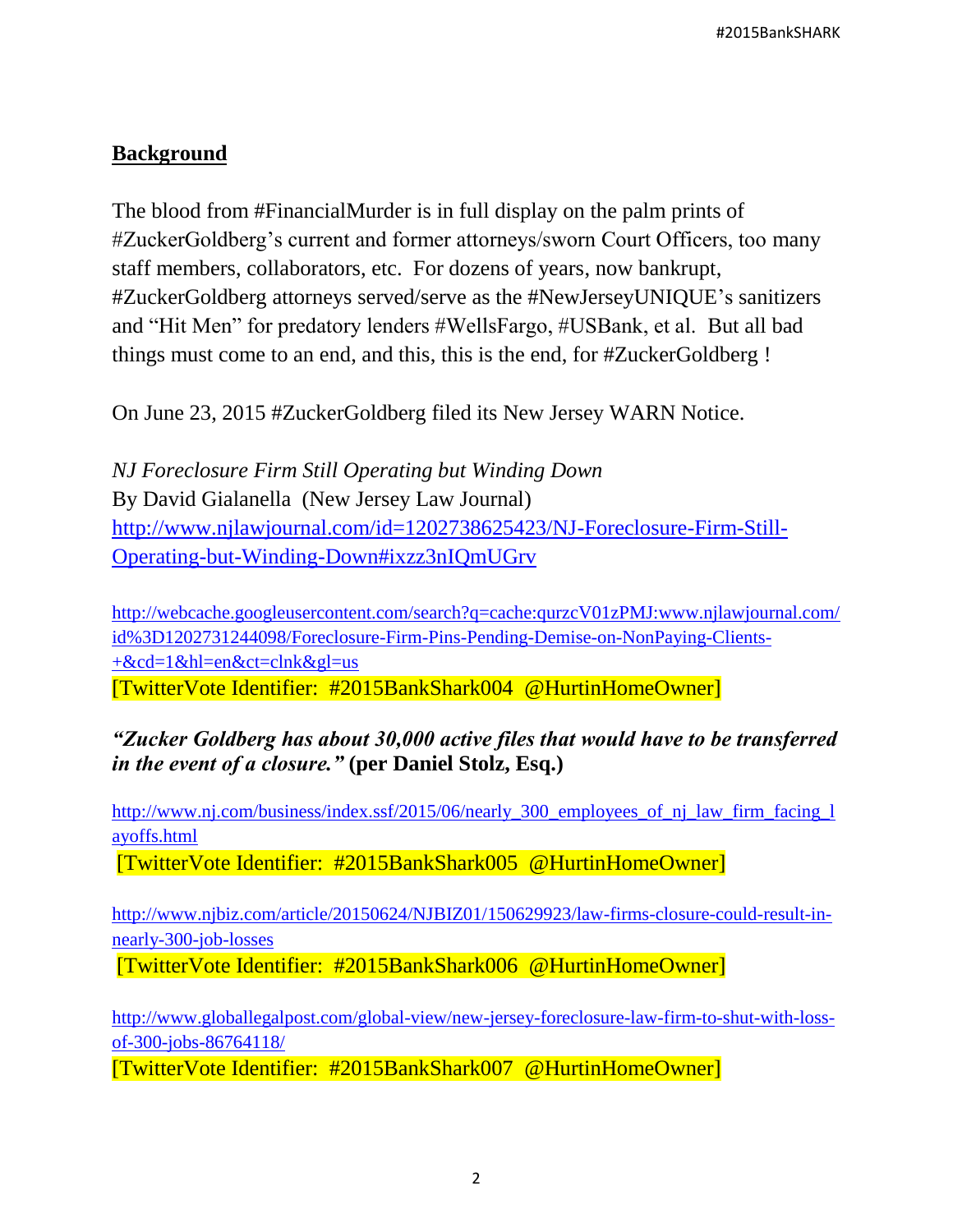On August 3, 2015 #ZuckerGoldberg filed a Chapter 11 Bankruptcy petition. But, but, but, #ZuckerGoldberg took care of a little "housekeeping" business before that filing. In the years leading up to its bankruptcy #ZuckerGoldberg made in the neighborhood of \$30M annually. That's a lot of mula-mula just to float up into the atmosphere and out into space. As it turns out, the primary beneficiary and successor-in-interest to all that filthy lucre will be none other than an outfit that now calls itself by the name KLM Law Group PC. But not so long ago, KLM was known by a less euphonic name - Goldbeck McCafferty & McKeever. (Search engine to get the dirt.) But then was then, and now is now. KLM Law Group is the likely recipient of #ZuckerGoldberg's cherry-picked cases. All other law firms were/are stuck with The Duds and The Zonks. But those all other law firms should not sulk too much but, like KLM Law Group, should don Haz-Mat outfits before handling any of #ZuckerGoldberg's 30K highly toxic case load. Everyone, including KLM, has received a bill-of-goods, if you get my drift.

Just saying.

*Foreclosure Firm Zucker Goldberg Files Chapter 11 Petition* By David Gialanella (New Jersey Law Journal) [http://www.njlawjournal.com/id=1202733782007/Foreclosure-Firm-Zucker-](http://www.njlawjournal.com/id=1202733782007/Foreclosure-Firm-Zucker-Goldberg-Files-Chapter-11-Petition#ixzz3n5JCOaDr)[Goldberg-Files-Chapter-11-Petition#ixzz3n5JCOaDr](http://www.njlawjournal.com/id=1202733782007/Foreclosure-Firm-Zucker-Goldberg-Files-Chapter-11-Petition#ixzz3n5JCOaDr) [TwitterVote Identifier: #2015BankShark008 @HurtinHomeOwner]

**NOTE:** Anyone who has a "beef" with #ZuckerGoldberg only has until December 8, 2015 to file a Proof of Claim with the New Jersey Bankruptcy Court. But please don't get your hopes up too high because many, many hands are grabbing for the few dollars that may be left !

C'est la vie.

Case Name: **In Re Zucker, Goldberg & Ackerman** (A/K/A Yankee Title) Docket # 15-24585-CMG <http://www.njb.uscourts.gov/court-info/staff-directory> <http://www.njb.uscourts.gov/content/proof-claim>

◊ ◊ ◊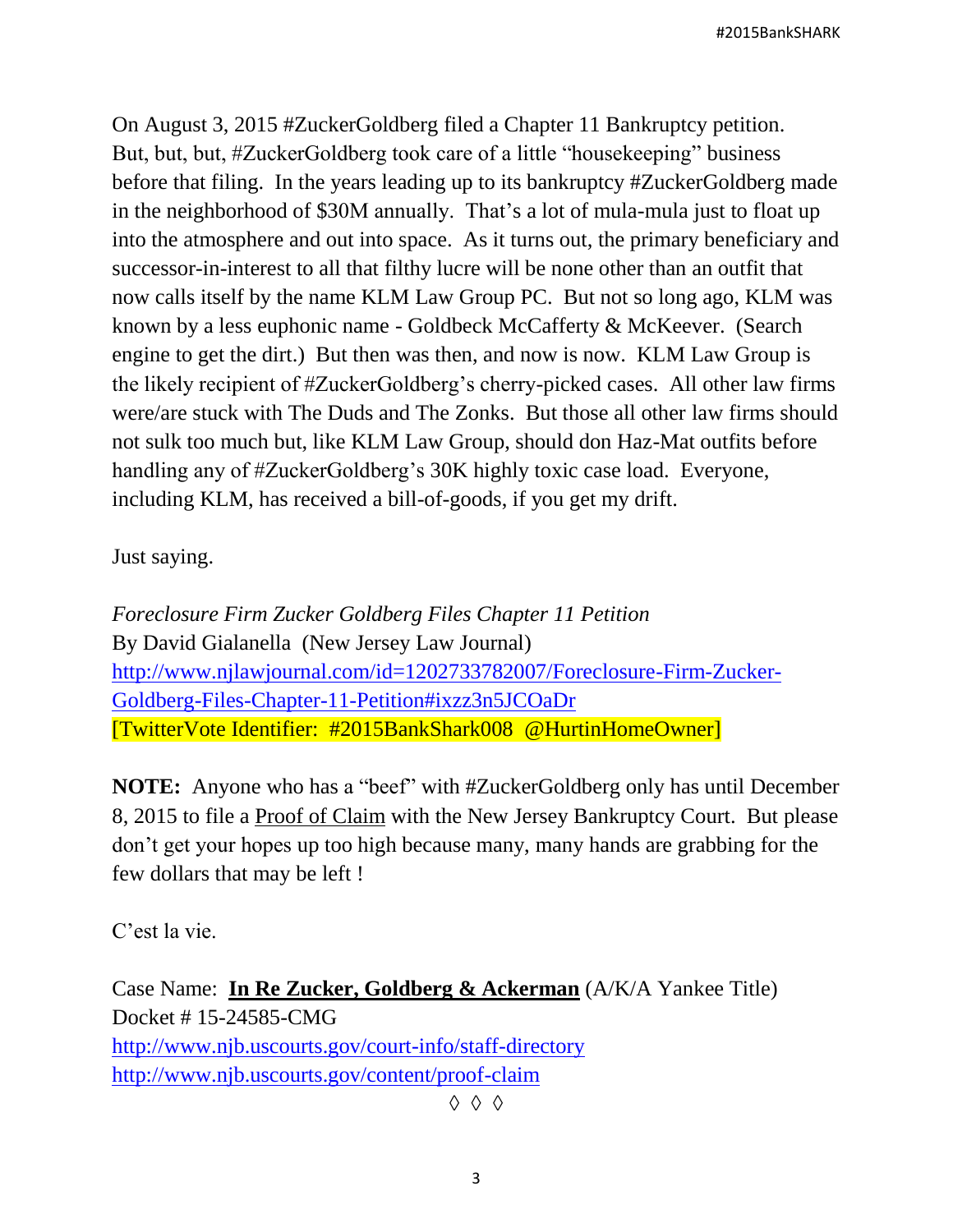#### **#CallingForDeepThroat (s)**

#NewJerseyUNIQUE is a very wealthy state.

*Top earners are N.J.'s fastest growing income group, Census data shows* By Carla Astudillo (NJ Advance Media for NJ.com) [http://www.nj.com/news/index.ssf/2015/09/top\\_earners\\_are\\_njs\\_fastest\\_growing\\_i](http://www.nj.com/news/index.ssf/2015/09/top_earners_are_njs_fastest_growing_income_group_census_data_shows.html) [ncome\\_group\\_census\\_data\\_shows.html](http://www.nj.com/news/index.ssf/2015/09/top_earners_are_njs_fastest_growing_income_group_census_data_shows.html) [TwitterVote Identifier: #2015BankShark009 @HurtinHomeOwner]

So why, why, why are foreclosures in #NewJerseyUNIQUE spiking in the opposite direction of most of the nation ???

Maybe, just maybe, those strange statistics are related to #DEEP6FRAUD A/K/A #RoboSigningPart2. Hmmmm.

Michael S. Ackerman, Esq., was/is Mad Scientist –in-Residence, at #New JerseyUNIQUE's premier #FRAUDclosureMill, #ZuckerGoldberg. He could provide us with some interesting tidbits, if he were so inclined. In lieu of him sharing enlightenment on Residential Mortgage Backed Securities (#RMBS) #DEEP6FRAUDclosure, some #DeepThroat (s) can serve that role.

Consider it your good deed for the century. Also investigate the possibility of a really enticing Securities and Exchange Commission (SEC) Whistleblower's Award. The SEC is super eager to uncover #RMBS fraud.

**Advisory:** Consult a lawyer. <http://www.sec.gov/answers/lawref.htm> <http://www.sec.gov/whistleblower>

◊ ◊ ◊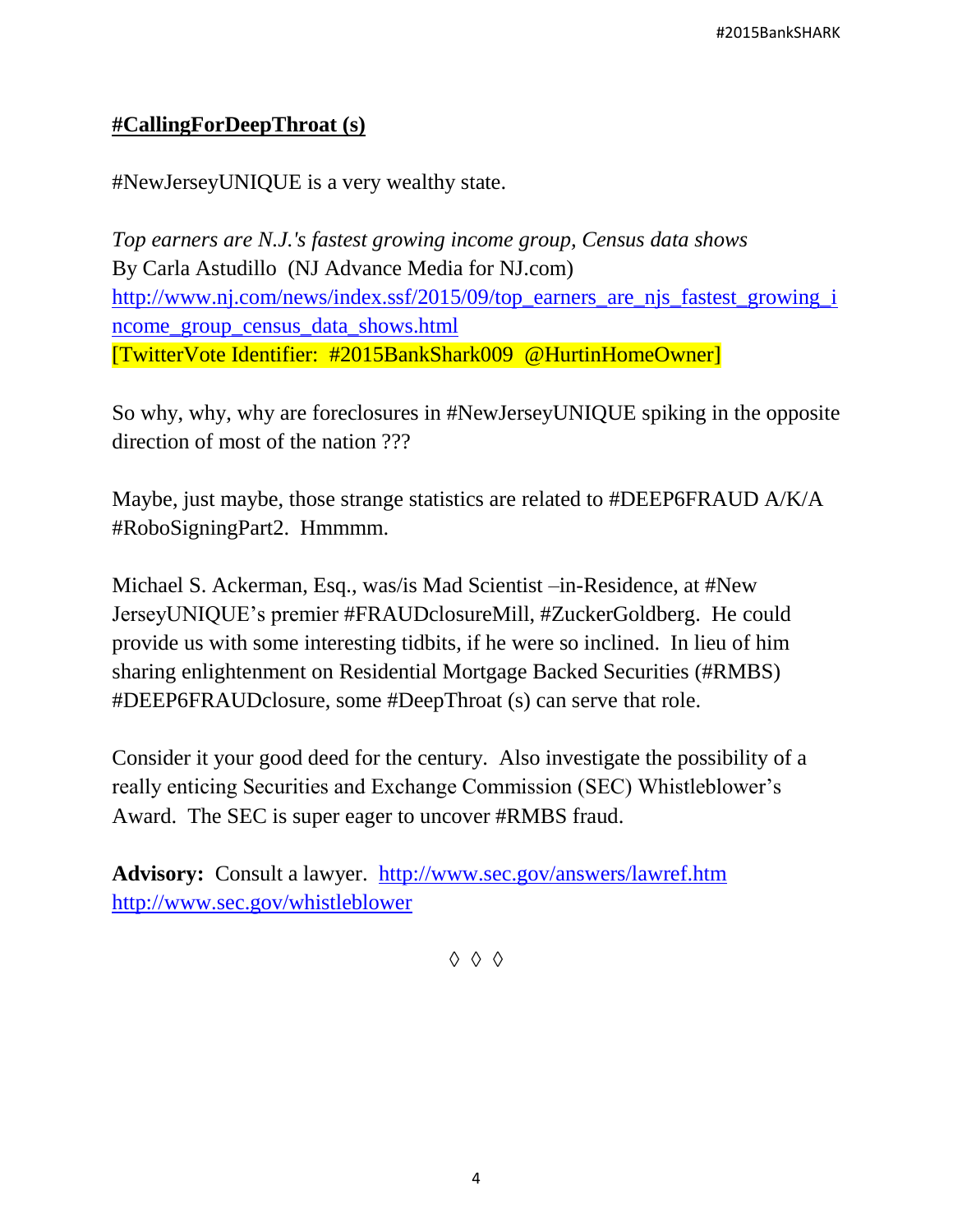October 30, 2015 is Voting Day for the #2015BankSHARK Competition. 9am-5pm EST.

TwitterVote for your favorite news article or report; maximum of three votes per person.

Use the article identifier number to vote. **SAMPLE BALLOT** – [#2015BankSHARK999 @HurtinHomeOwner]

It would also be really nice if TwitterVoters email/Tweet the writers, to encourage and congratulate them for their boldness, diligence, and insight.

◊ ◊ ◊

#### **Category 1** - WHAT MAKES #NewJerseyUNIQUE ?

*N.J. foreclosure rate again ranks among top in U.S. as repossessions spike* By Erin O'Neill (NJ Advance Media NJ.com) [http://www.nj.com/business/index.ssf/2015/09/nj\\_foreclosure\\_rate\\_again\\_ranks\\_a](http://www.nj.com/business/index.ssf/2015/09/nj_foreclosure_rate_again_ranks_among_top_in_us_as.html) [mong\\_top\\_in\\_us\\_as.html](http://www.nj.com/business/index.ssf/2015/09/nj_foreclosure_rate_again_ranks_among_top_in_us_as.html) [TwitterVote Identifier: #2015BankShark010 @HurtinHomeOwner]

*N.J. has highest rate of distressed mortgages in nation, study shows* By Erin O'Neill (NJ Advance Media NJ.com) [http://www.nj.com/business/index.ssf/2015/08/nj\\_distressed\\_mortgages.html](http://www.nj.com/business/index.ssf/2015/08/nj_distressed_mortgages.html) [TwitterVote Identifier: #2015BankShark011 @HurtinHomeOwner]

*Atlantic County remains country's worst in foreclosure activity* By Michelle Brunetti Post (PressOfAtlanticCity.com) [http://www.pressofatlanticcity.com/business/atlantic-county-remains-country-s](http://www.pressofatlanticcity.com/business/atlantic-county-remains-country-s-worst-in-foreclosure-activity/article_c3ed292c-46c1-11e5-9a6f-b74e1b7656f0.html)[worst-in-foreclosure-activity/article\\_c3ed292c-46c1-11e5-9a6f](http://www.pressofatlanticcity.com/business/atlantic-county-remains-country-s-worst-in-foreclosure-activity/article_c3ed292c-46c1-11e5-9a6f-b74e1b7656f0.html)[b74e1b7656f0.html](http://www.pressofatlanticcity.com/business/atlantic-county-remains-country-s-worst-in-foreclosure-activity/article_c3ed292c-46c1-11e5-9a6f-b74e1b7656f0.html) [TwitterVote Identifier: #2015BankShark012 @HurtinHomeOwner]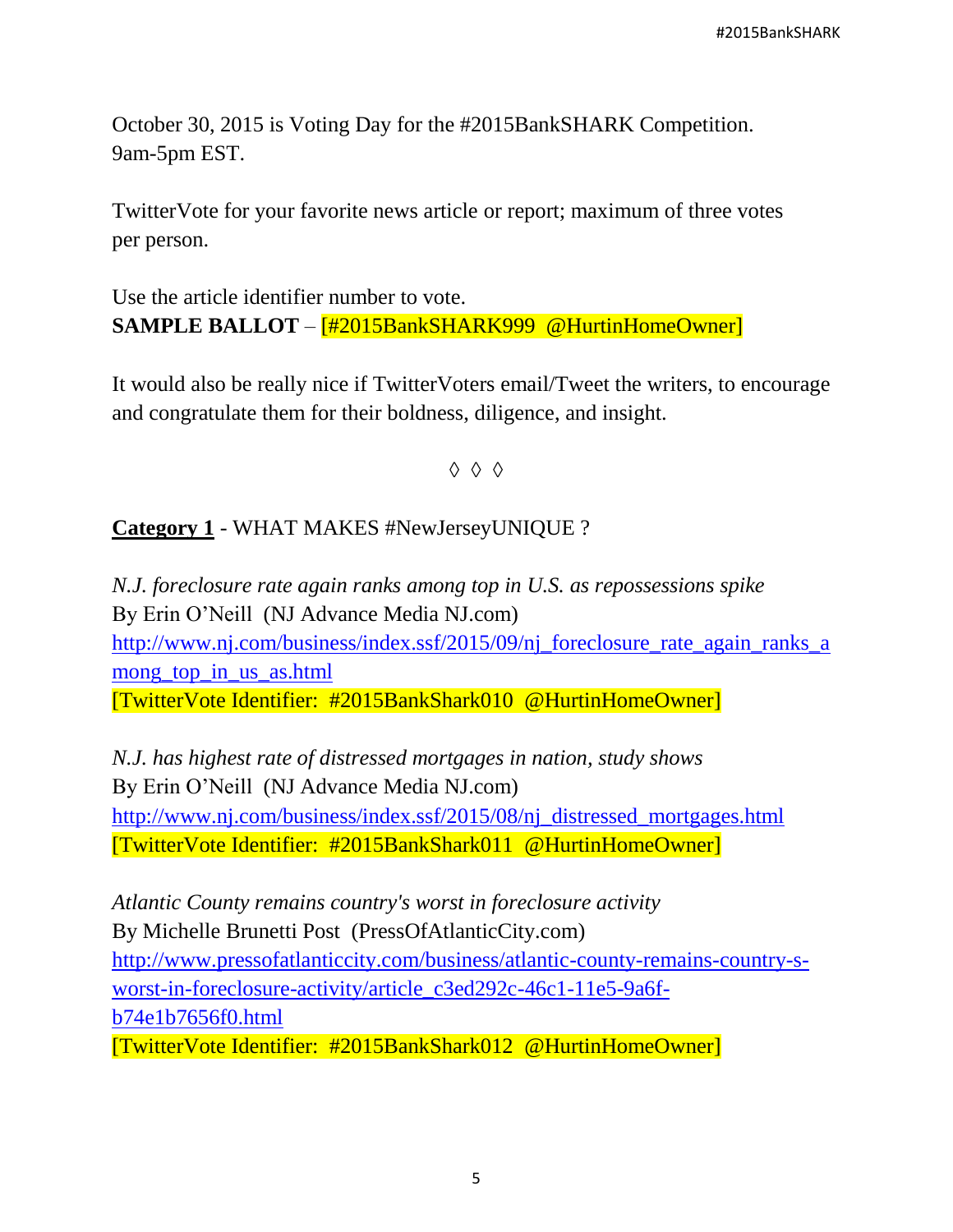*N.J.'s 'zombie foreclosure' rate highest in U.S.* By Erin O'Neill (NJ Advance Media NJ.com) [http://www.nj.com/business/index.ssf/2015/06/zombie\\_foreclosure\\_rate\\_in\\_atlanti](http://www.nj.com/business/index.ssf/2015/06/zombie_foreclosure_rate_in_atlantic_city_trenton_h.html) [c\\_city\\_trenton\\_h.html](http://www.nj.com/business/index.ssf/2015/06/zombie_foreclosure_rate_in_atlantic_city_trenton_h.html) [TwitterVote Identifier: #2015BankShark013 @HurtinHomeOwner]

*Top 10 Counties in New Jersey With The Highest Foreclosure Rates* By Max Leone (NJ Spotlight) [http://www.njspotlight.com/stories/15/07/12/the-list-top-10-counties-in-new](http://www.njspotlight.com/stories/15/07/12/the-list-top-10-counties-in-new-jersey-with-the-highest-foreclosure-rates/)[jersey-with-the-highest-foreclosure-rates/](http://www.njspotlight.com/stories/15/07/12/the-list-top-10-counties-in-new-jersey-with-the-highest-foreclosure-rates/) [TwitterVote Identifier: #2015BankShark014 @HurtinHomeOwner]

*U.S. Foreclosure Activity Increases 7 Percent in July as Bank Repossessions Reach 30-Month High*

By Daren Blomquist (RealtyTrac)

[http://www.realtytrac.com/news/foreclosure-trends/realtytrac-july-2015-u-s](http://www.realtytrac.com/news/foreclosure-trends/realtytrac-july-2015-u-s-foreclosure-market-report/)[foreclosure-market-report/](http://www.realtytrac.com/news/foreclosure-trends/realtytrac-july-2015-u-s-foreclosure-market-report/)

[TwitterVote Identifier: #2015BankShark015 @HurtinHomeOwner]

*New Foreclosure Procedures Put To Test As Number of Cases Climbs In New Jersey* 

By Joe Tyrrell (NJ Spotlight)

[http://www.njspotlight.com/stories/15/02/02/new-foreclosure-procedures-put-to](http://www.njspotlight.com/stories/15/02/02/new-foreclosure-procedures-put-to-test-as-number-of-cases-climbs-in-nj/)[test-as-number-of-cases-climbs-in-nj/](http://www.njspotlight.com/stories/15/02/02/new-foreclosure-procedures-put-to-test-as-number-of-cases-climbs-in-nj/)

[TwitterVote Identifier: #2015BankShark016 @HurtinHomeOwner]

*Foreclosure Numbers Paint Bleak Picture Of Garden State* 

By Joe Tyrrell (NJ Spotlight)

[http://www.njspotlight.com/stories/13/03/04/foreclosure-numbers-paint-bleak](http://www.njspotlight.com/stories/13/03/04/foreclosure-numbers-paint-bleak-picture-of-garden-state/)[picture-of-garden-state/](http://www.njspotlight.com/stories/13/03/04/foreclosure-numbers-paint-bleak-picture-of-garden-state/)

[TwitterVote Identifier: #2015BankShark017 @HurtinHomeOwner]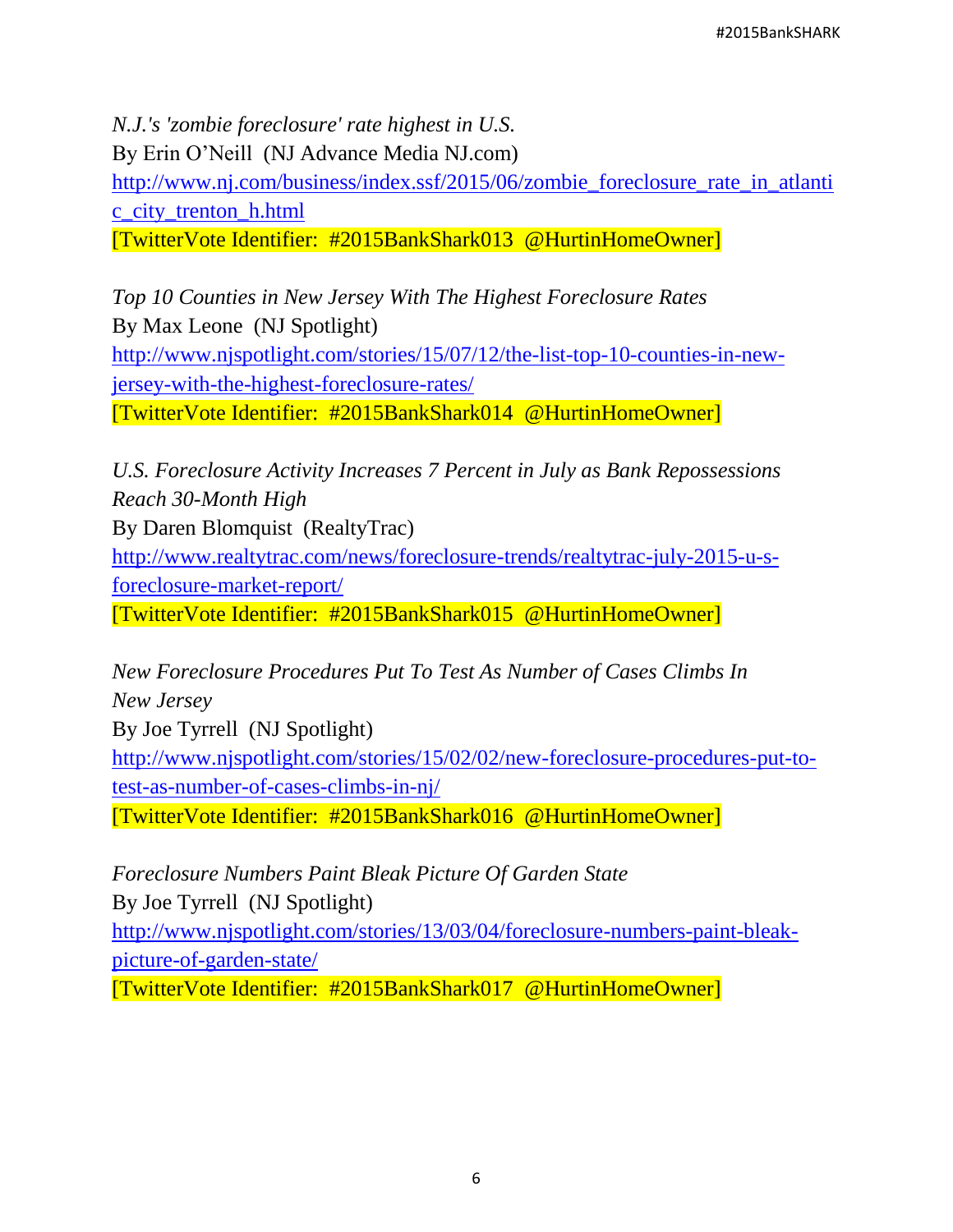#### **Category 2** - GENERIC #FRAUDclosure and #BottomFeeders

*Hedge Funds: The Ultimate Absentee Landlords -* How Wall Street capitalized on the foreclosure crisis to become the nation's largest owner of single-family homes. By Peter Dreier & Aditi Sen (The American Prospect) <http://prospect.org/article/hedge-funds-ultimate-absentee-landlords-fall-preview> [TwitterVote Identifier: #2015BankShark018 @HurtinHomeOwner]

*As Banks Retreat, Private Equity Rushes to Buy Troubled Home Mortgages* By Matthew Goldstein (New York Times DealBook) [http://www.nytimes.com/2015/09/29/business/dealbook/as-banks-retreat-private](http://www.nytimes.com/2015/09/29/business/dealbook/as-banks-retreat-private-equity-rushes-to-buy-troubled-home-mortgages.html?ref=business&smid=tw-nytimesbusiness&smtyp=cur)[equity-rushes-to-buy-troubled-home-mortgages.html?ref=business&smid=tw](http://www.nytimes.com/2015/09/29/business/dealbook/as-banks-retreat-private-equity-rushes-to-buy-troubled-home-mortgages.html?ref=business&smid=tw-nytimesbusiness&smtyp=cur)[nytimesbusiness&smtyp=cur](http://www.nytimes.com/2015/09/29/business/dealbook/as-banks-retreat-private-equity-rushes-to-buy-troubled-home-mortgages.html?ref=business&smid=tw-nytimesbusiness&smtyp=cur) [TwitterVote Identifier: #2015BankShark019 @HurtinHomeOwner]

*Suicides Related to Foreclosure and Eviction Doubled During the Housing Crisis* Kriston Capps (TheAtlantic Monthly City Lab) [http://www.citylab.com/housing/2015/02/foreclosures-related-suicides-doubled](http://www.citylab.com/housing/2015/02/foreclosures-related-suicides-doubled-during-the-housing-crisis/385608/)[during-the-housing-crisis/385608/](http://www.citylab.com/housing/2015/02/foreclosures-related-suicides-doubled-during-the-housing-crisis/385608/) [TwitterVote Identifier: #2015BankShark020 @HurtinHomeOwner]

#### Report -

[http://static1.1.sqspcdn.com/static/f/1212067/24761746/1398097722647/Houle\\_Li](http://static1.1.sqspcdn.com/static/f/1212067/24761746/1398097722647/Houle_Light_AJPH_Final.pdf?token=qwr4nSMCnng9zbkEz0xcV3hXv6M%3D) [ght\\_AJPH\\_Final.pdf?token=qwr4nSMCnng9zbkEz0xcV3hXv6M%3D](http://static1.1.sqspcdn.com/static/f/1212067/24761746/1398097722647/Houle_Light_AJPH_Final.pdf?token=qwr4nSMCnng9zbkEz0xcV3hXv6M%3D) [TwitterVote Identifier: #2015BankShark021 @HurtinHomeOwner]

*The Effects Of Foreclosure On Children And Schools* By Kathryn Pettit (National Neighborhood Indicators Partnership) [http://www.neighborhoodindicators.org/activities/projects/effects-foreclosure](http://www.neighborhoodindicators.org/activities/projects/effects-foreclosure-children-and-schools)[children-and-schools](http://www.neighborhoodindicators.org/activities/projects/effects-foreclosure-children-and-schools) [TwitterVote Identifier: #2015BankShark022 @HurtinHomeOwner]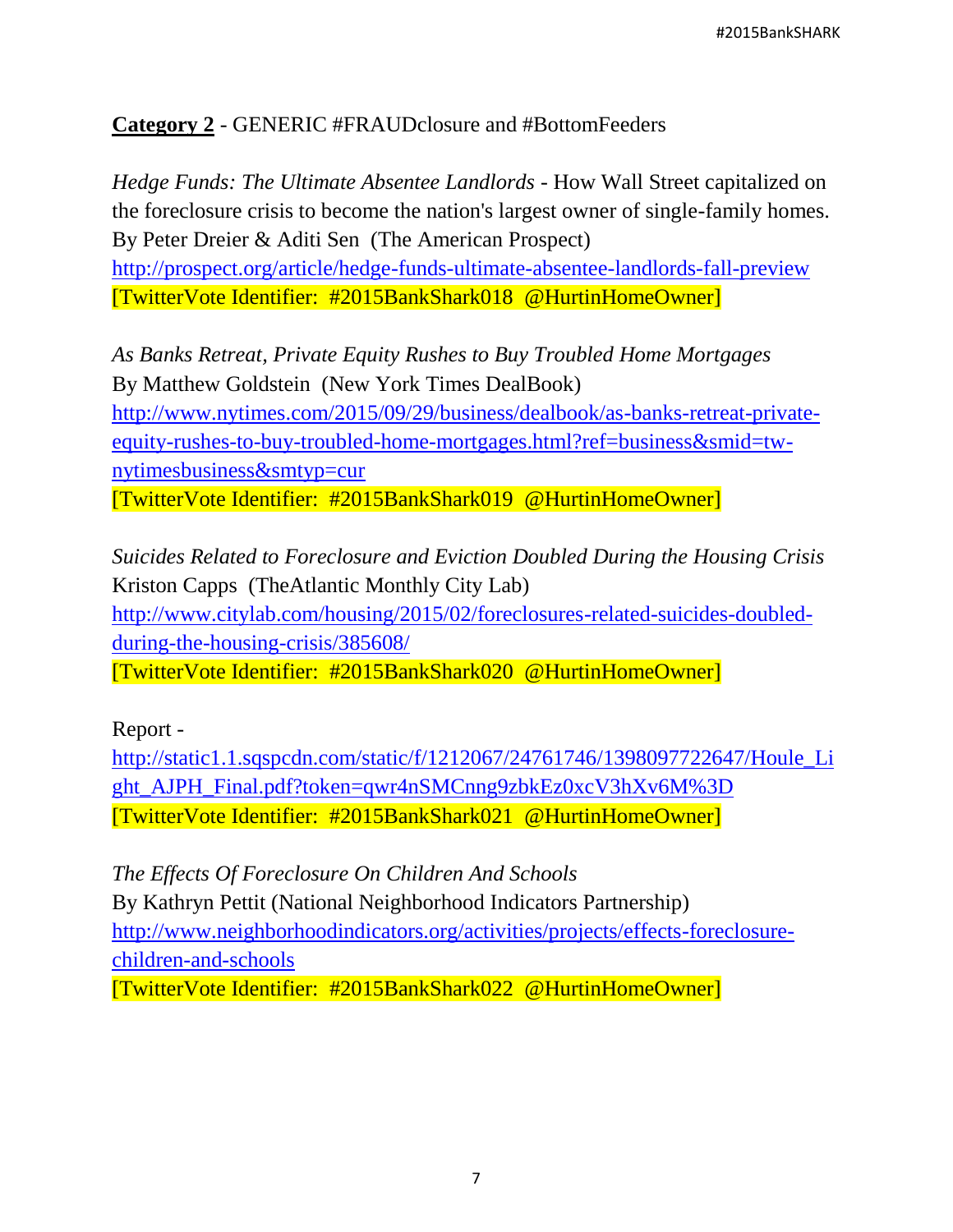*Lawmakers' Inaction Could Put Homeowners in Double Jeopardy* By Louis Tisler (Mortgage Servicing News) [http://www.nationalmortgagenews.com/news/distressed/lawmakers-inaction](http://www.nationalmortgagenews.com/news/distressed/lawmakers-inaction-could-put-homeowners-in-double-jeopardy-1054937-1.html)[could-put-homeowners-in-double-jeopardy-1054937-1.html](http://www.nationalmortgagenews.com/news/distressed/lawmakers-inaction-could-put-homeowners-in-double-jeopardy-1054937-1.html) [TwitterVote Identifier: #2015BankShark023 @HurtinHomeOwner]

*NY High Court rules deficiency judgment properly denied for lack of evidence of property value* By Brady Hermann, Esq. (Maurice Wutscher LLP) [http://www.lexology.com/library/detail.aspx?g=df14cc73-5184-488a-87da-](http://www.lexology.com/library/detail.aspx?g=df14cc73-5184-488a-87da-915ec2e620b9)[915ec2e620b9](http://www.lexology.com/library/detail.aspx?g=df14cc73-5184-488a-87da-915ec2e620b9) [TwitterVote Identifier: #2015BankShark024 @HurtinHomeOwner]

*New York Court of Appeals clarifies deficiency judgment affidavit expectations* By David Roth, Esq. and Avery Simmons, Esq. (Bradley Arant Boult Cummings LLP) [http://www.lexology.com/library/detail.aspx?g=4478a6df-c681-4407-ace4-](http://www.lexology.com/library/detail.aspx?g=4478a6df-c681-4407-ace4-936e67b7ee59)

[936e67b7ee59](http://www.lexology.com/library/detail.aspx?g=4478a6df-c681-4407-ace4-936e67b7ee59)

[TwitterVote Identifier: #2015BankShark025 @HurtinHomeOwner]

Homeowners' fight against foreclosure ends with \$264K bill By Catherine Curan (New York Post)

[http://nypost.com/2015/08/22/homeowners-fight-against-foreclosure-ends-with-](http://nypost.com/2015/08/22/homeowners-fight-against-foreclosure-ends-with-264k-bill/)[264k-bill/](http://nypost.com/2015/08/22/homeowners-fight-against-foreclosure-ends-with-264k-bill/)

[TwitterVote Identifier: #2015BankShark026 @HurtinHomeOwner]

*Foreclosure Sales and Deficiency Judgments in Tennessee* [http://www.natlawreview.com/article/foreclosure-sales-and-deficiency-judgments](http://www.natlawreview.com/article/foreclosure-sales-and-deficiency-judgments-tennessee#sthash.YNwbJRCL.dpuf)[tennessee#sthash.YNwbJRCL.dpuf](http://www.natlawreview.com/article/foreclosure-sales-and-deficiency-judgments-tennessee#sthash.YNwbJRCL.dpuf) [TwitterVote Identifier: #2015BankShark027 @HurtinHomeOwner]

*OCC Is Concerned That Banks 'Continue to Fail' With SCRA Compliance* [http://dsnews.com/news/09-01-2015/occ-is-concerned-that-banks-continue-to-fail](http://dsnews.com/news/09-01-2015/occ-is-concerned-that-banks-continue-to-fail-with-scra-compliance)[with-scra-compliance](http://dsnews.com/news/09-01-2015/occ-is-concerned-that-banks-continue-to-fail-with-scra-compliance)

[TwitterVote Identifier: #2015BankShark028 @HurtinHomeOwner]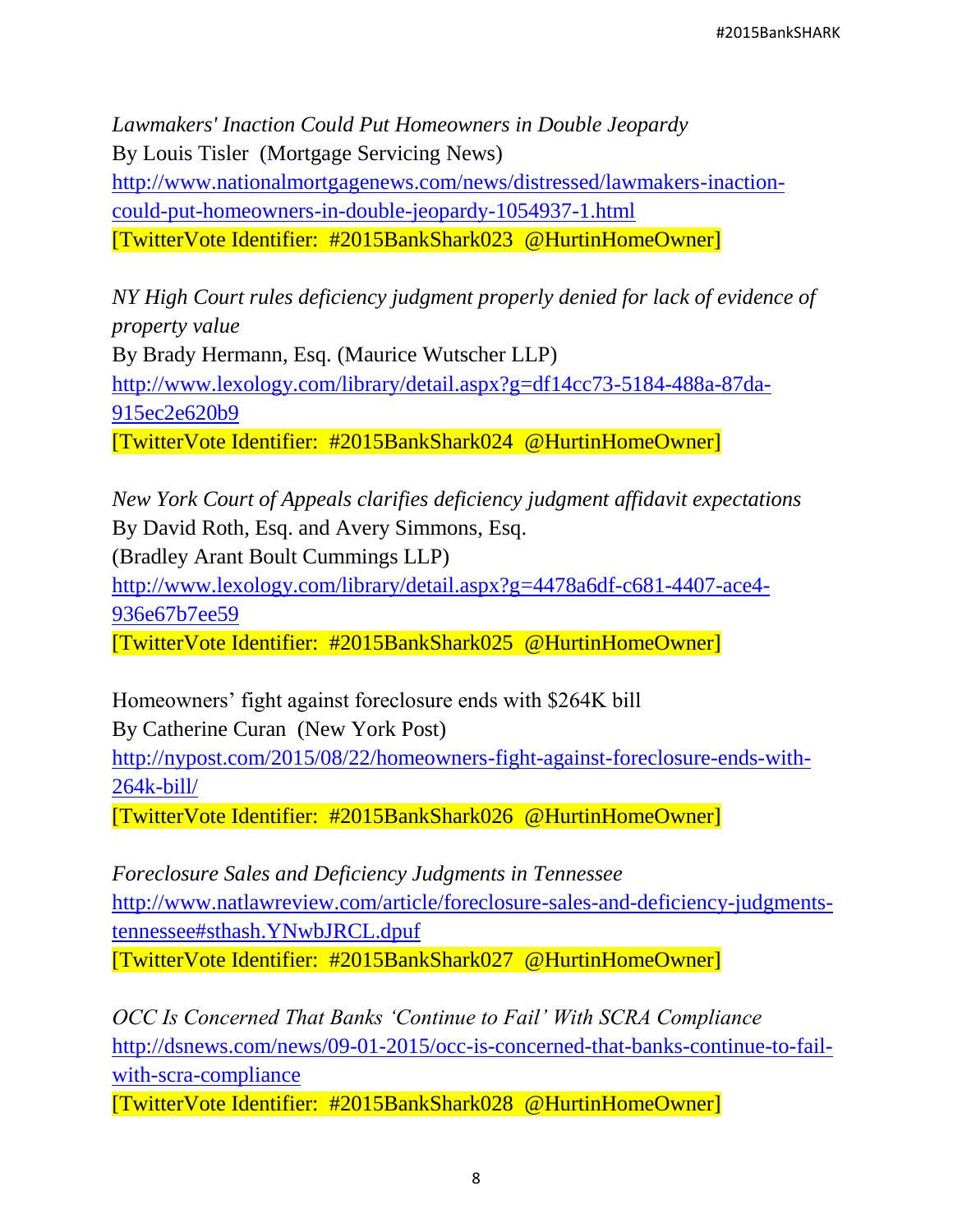*Surviving the Zombie Foreclosure* By Robert Massi (Fox News) <http://www.foxnews.com/leisure/2015/08/08/surviving-zombie-foreclosure/> [TwitterVote Identifier: #2015BankShark029 @HurtinHomeOwner]

*Foreclosure Can Haunt Borrowers for Decades: What to Do if It Happens to You* By Virginia C. McGuire (NerdWallet)

<https://www.nerdwallet.com/blog/banking/foreclosure-deficiency-judgment/> [TwitterVote Identifier: #2015BankShark030 @HurtinHomeOwner]

*Florida court upholds judgment in action on note following foreclosure* By Ralph T. Wutscher, Esq. (Maurice Wutscher LLP) [http://www.lexology.com/library/detail.aspx?g=a8700231-91f8-474b-bac2-](http://www.lexology.com/library/detail.aspx?g=a8700231-91f8-474b-bac2-28f4485e352f) [28f4485e352f](http://www.lexology.com/library/detail.aspx?g=a8700231-91f8-474b-bac2-28f4485e352f) [TwitterVote Identifier: #2015BankShark031 @HurtinHomeOwner]

**Category 3** - #EmpoweredHomeOwner

*Lancaster woman sells shirts in effort to save her home* [http://fox43.com/2015/07/02/lancaster-woman-sells-shirts-in-effort-to-save-her](http://fox43.com/2015/07/02/lancaster-woman-sells-shirts-in-effort-to-save-her-home/)[home/](http://fox43.com/2015/07/02/lancaster-woman-sells-shirts-in-effort-to-save-her-home/)

[TwitterVote Identifier: #2015BankShark032 @HurtinHomeOwner]

*How an Apple Cake Saved This Woman's Home* By Stephanie Krikorian (Oprah) [http://www.oprah.com/spirit/Aimee-Morgan-Learning-to-Code-Female-](http://www.oprah.com/spirit/Aimee-Morgan-Learning-to-Code-Female-Programmers)**[Programmers](http://www.oprah.com/spirit/Aimee-Morgan-Learning-to-Code-Female-Programmers)** [TwitterVote Identifier: #2015BankShark033 @HurtinHomeOwner]

*Donors Save Home of 91-Year-Old WWII Vet*

[http://conservativeintel.com/2015/09/15/donors-save-home-of-91-year-old-wwii](http://conservativeintel.com/2015/09/15/donors-save-home-of-91-year-old-wwii-vet/)[vet/](http://conservativeintel.com/2015/09/15/donors-save-home-of-91-year-old-wwii-vet/)

[TwitterVote Identifier: #2015BankShark034 @HurtinHomeOwner]